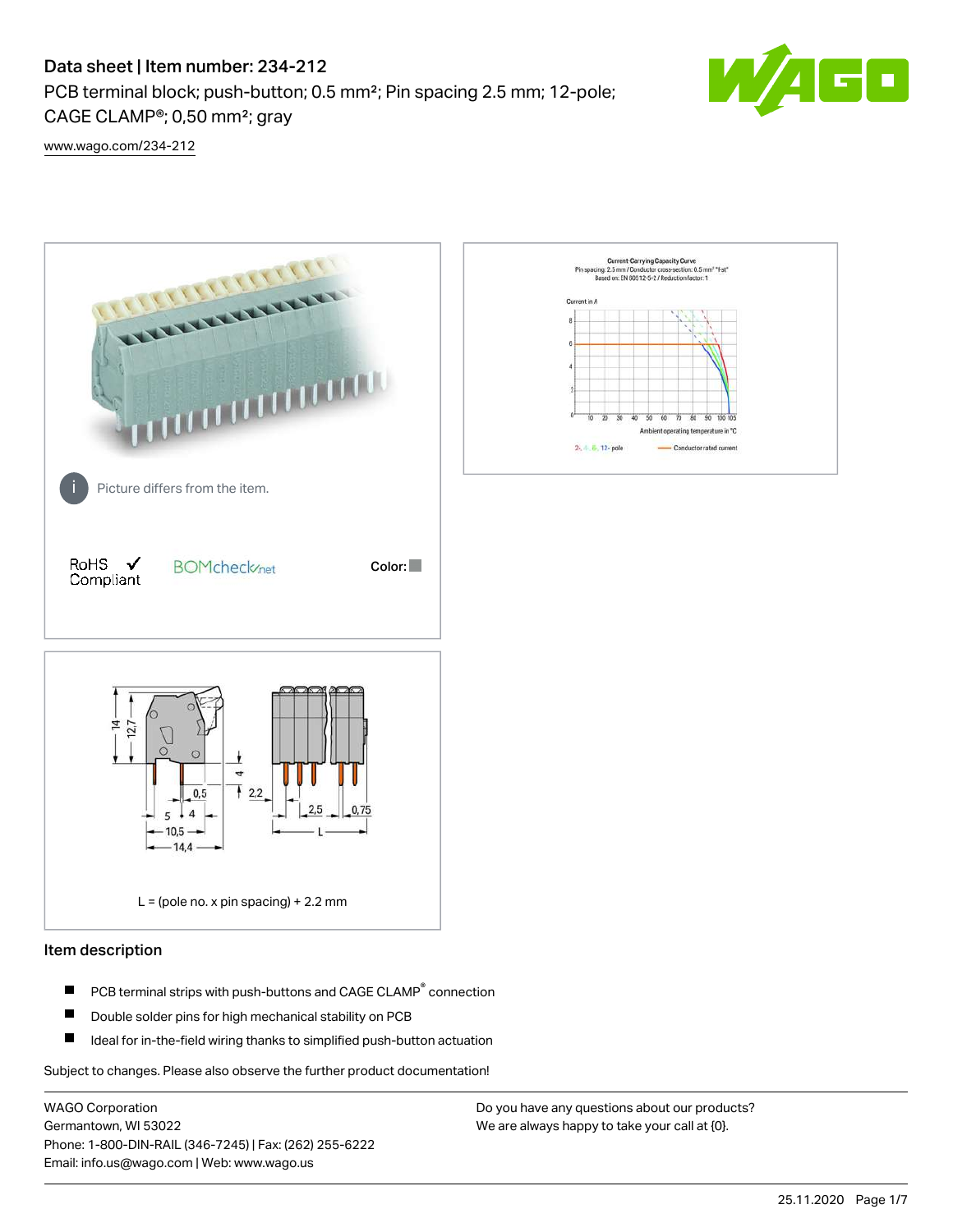

**Convenient, tool-free operation** 

# Data

# Electrical data

## Ratings per IEC/EN 60664-1

| Ratings per                 | IEC/EN 60664-1                                                        |
|-----------------------------|-----------------------------------------------------------------------|
| Rated voltage (III / 3)     | 63 V                                                                  |
| Rated surge voltage (III/3) | $2.5$ kV                                                              |
| Rated voltage (III/2)       | 160 V                                                                 |
| Rated surge voltage (III/2) | $2.5$ kV                                                              |
| Nominal voltage (II/2)      | 320 V                                                                 |
| Rated surge voltage (II/2)  | $2.5$ kV                                                              |
| Rated current               | 6 A                                                                   |
| Legend (ratings)            | $(III / 2)$ $\triangle$ Overvoltage category III / Pollution degree 2 |

# Ratings per UL 1059

| Approvals per                  | UL 1059 |
|--------------------------------|---------|
| Rated voltage UL (Use Group B) | 150 V   |
| Rated current UL (Use Group B) | 4 P     |

# Ratings per CSA

| Approvals per                   | CSA   |
|---------------------------------|-------|
| Rated voltage CSA (Use Group B) | 150 V |
| Rated current CSA (Use Group B) |       |

### Connection data

| Connection technology                             | CAGE CLAMP <sup>®</sup>                |
|---------------------------------------------------|----------------------------------------|
| Actuation type                                    | Push-button                            |
| Solid conductor                                   | $0.080.5$ mm <sup>2</sup> / 28  20 AWG |
| Fine-stranded conductor                           | $0.080.5$ mm <sup>2</sup> / 28  20 AWG |
| Fine-stranded conductor; with insulated ferrule   | $0.25 \text{ mm}^2$                    |
| Fine-stranded conductor; with uninsulated ferrule | $0.25 \text{ mm}^2$                    |
| Strip length                                      | $56$ mm $/ 0.20.24$ inch               |
| Conductor connection direction to PCB             | $90^{\circ}$                           |
| Pole No.                                          | 12                                     |

Subject to changes. Please also observe the further product documentation!

| <b>WAGO Corporation</b>                                | Do you have any questions about our products? |
|--------------------------------------------------------|-----------------------------------------------|
| Germantown, WI 53022                                   | We are always happy to take your call at {0}. |
| Phone: 1-800-DIN-RAIL (346-7245)   Fax: (262) 255-6222 |                                               |
| Email: info.us@wago.com   Web: www.wago.us             |                                               |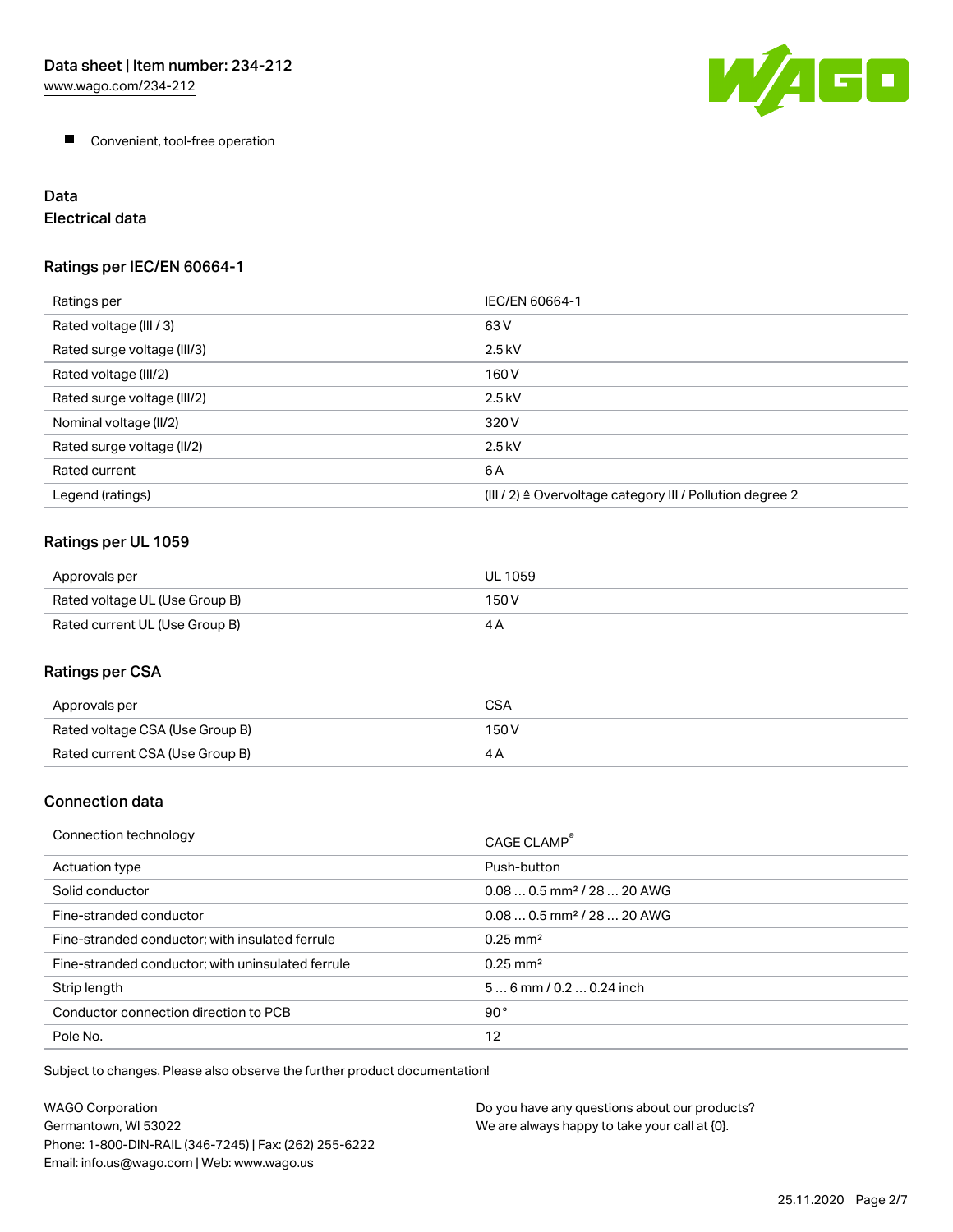[www.wago.com/234-212](http://www.wago.com/234-212)



| Total number of connection points |  |
|-----------------------------------|--|
| Total number of potentials        |  |
| Number of connection types        |  |
| Number of levels                  |  |

### Physical data

| Pin spacing                          | 2.5 mm / 0.098 inch  |
|--------------------------------------|----------------------|
| Width                                | 32.2 mm / 1.268 inch |
| Height                               | 18 mm / 0.709 inch   |
| Height from the surface              | 14 mm / 0.551 inch   |
| Depth                                | 14.4 mm / 0.567 inch |
| Solder pin length                    | 4 mm                 |
| Solder pin dimensions                | $0.5 \times 0.75$ mm |
| Drilled hole diameter with tolerance | $1.1$ (+0.1) mm      |

# PCB contact

| PCB contact                         | тнт                                      |
|-------------------------------------|------------------------------------------|
| Solder pin arrangement              | over the entire terminal strip (in-line) |
| Number of solder pins per potential |                                          |

#### Material Data

| Color                       | gray                                  |
|-----------------------------|---------------------------------------|
| Material group              |                                       |
| Insulation material         | Polyamide (PA66)                      |
| Flammability class per UL94 | V <sub>0</sub>                        |
| Clamping spring material    | Chrome nickel spring steel (CrNi)     |
| Contact material            | Electrolytic copper $(E_{\text{Cl}})$ |
| Contact plating             | tin-plated                            |
| Fire load                   | 0.088 MJ                              |
| Weight                      | 6.1 g                                 |
|                             |                                       |

#### Environmental Requirements

| Limit temperature range | $-60+105 °C$ |
|-------------------------|--------------|
|-------------------------|--------------|

Subject to changes. Please also observe the further product documentation!

WAGO Corporation Germantown, WI 53022 Phone: 1-800-DIN-RAIL (346-7245) | Fax: (262) 255-6222 Email: info.us@wago.com | Web: www.wago.us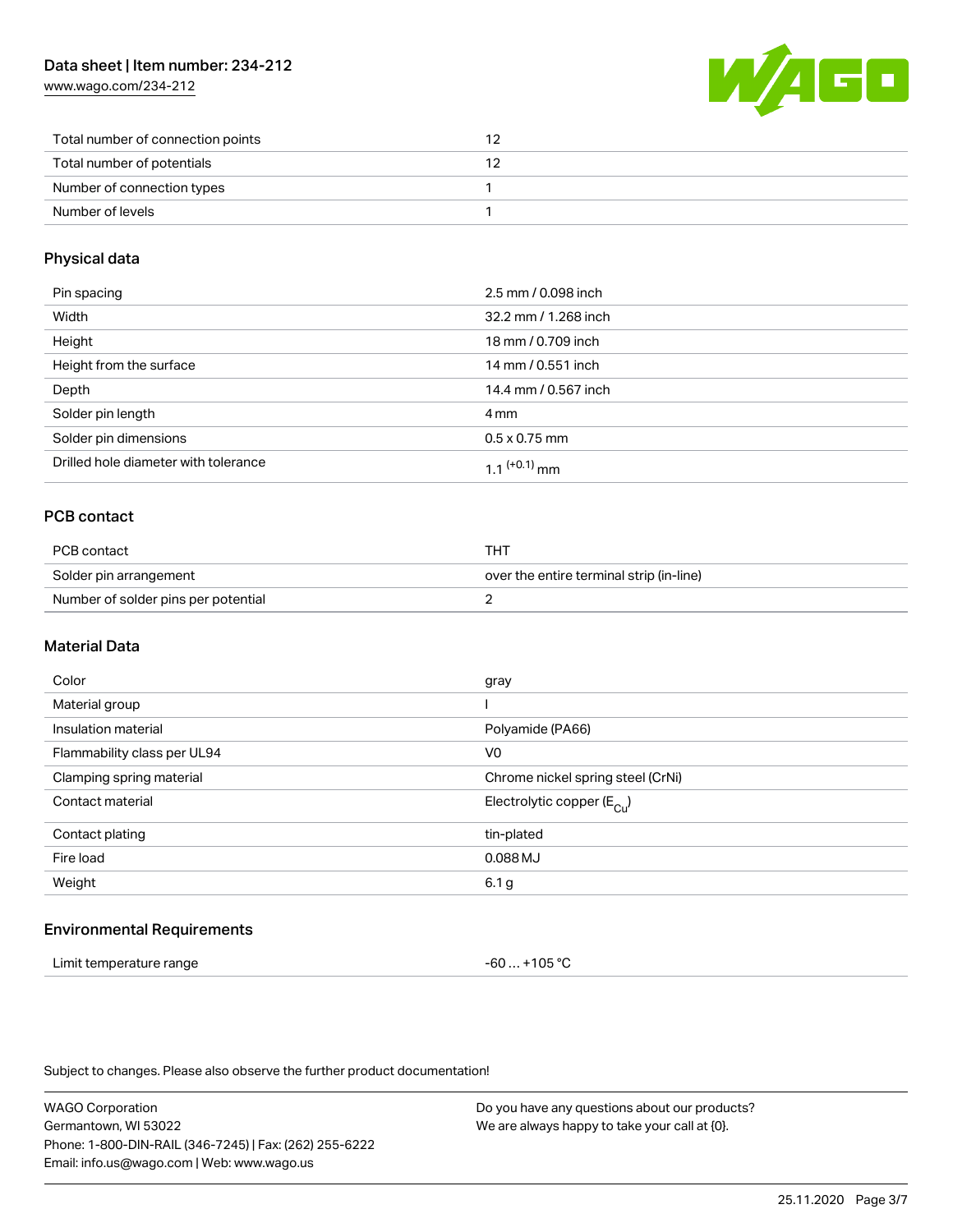

### Commercial data

| Product Group         | 4 (Printed Circuit) |
|-----------------------|---------------------|
| Packaging type        | <b>BOX</b>          |
| Country of origin     | CН                  |
| <b>GTIN</b>           | 4044918651585       |
| Customs tariff number | 85369010000         |

### Approvals / Certificates

#### Country specific Approvals

|      |                                        |                                 | Certificate               |
|------|----------------------------------------|---------------------------------|---------------------------|
| Logo | Approval                               | <b>Additional Approval Text</b> | name                      |
|      | <b>CCA</b><br>DEKRA Certification B.V. | EN 60998                        | NTR <sub>NL</sub><br>6946 |
|      |                                        |                                 |                           |
|      | <b>CCA</b>                             | EN 60998                        | 2153951.01                |
| KEMA | DEKRA Certification B.V.               |                                 |                           |
|      | <b>CCA</b>                             | EN 60947-7-4                    | NTR <sub>NL</sub>         |
|      | DEKRA Certification B.V.               |                                 | 7787                      |
|      | <b>CSA</b>                             | C22.2                           | 1465035                   |
|      | <b>DEKRA Certification B.V.</b>        |                                 |                           |
|      | <b>KEMA/KEUR</b>                       | EN 60947-7-4                    | 71-111042                 |
| KEMA | DEKRA Certification B.V.               |                                 |                           |

#### Ship Approvals

| Logo          | Approval            | <b>Additional Approval Text</b> | Certificate<br>name |
|---------------|---------------------|---------------------------------|---------------------|
| 0             | BV                  | IEC 60998                       | 11915/D0            |
| <b>BUREAU</b> | Bureau Veritas S.A. |                                 | BV                  |

#### UL-Approvals

Subject to changes. Please also observe the further product documentation!

| <b>WAGO Corporation</b>                                | Do you have any questions about our products? |
|--------------------------------------------------------|-----------------------------------------------|
| Germantown, WI 53022                                   | We are always happy to take your call at {0}. |
| Phone: 1-800-DIN-RAIL (346-7245)   Fax: (262) 255-6222 |                                               |
| Email: info.us@wago.com   Web: www.wago.us             |                                               |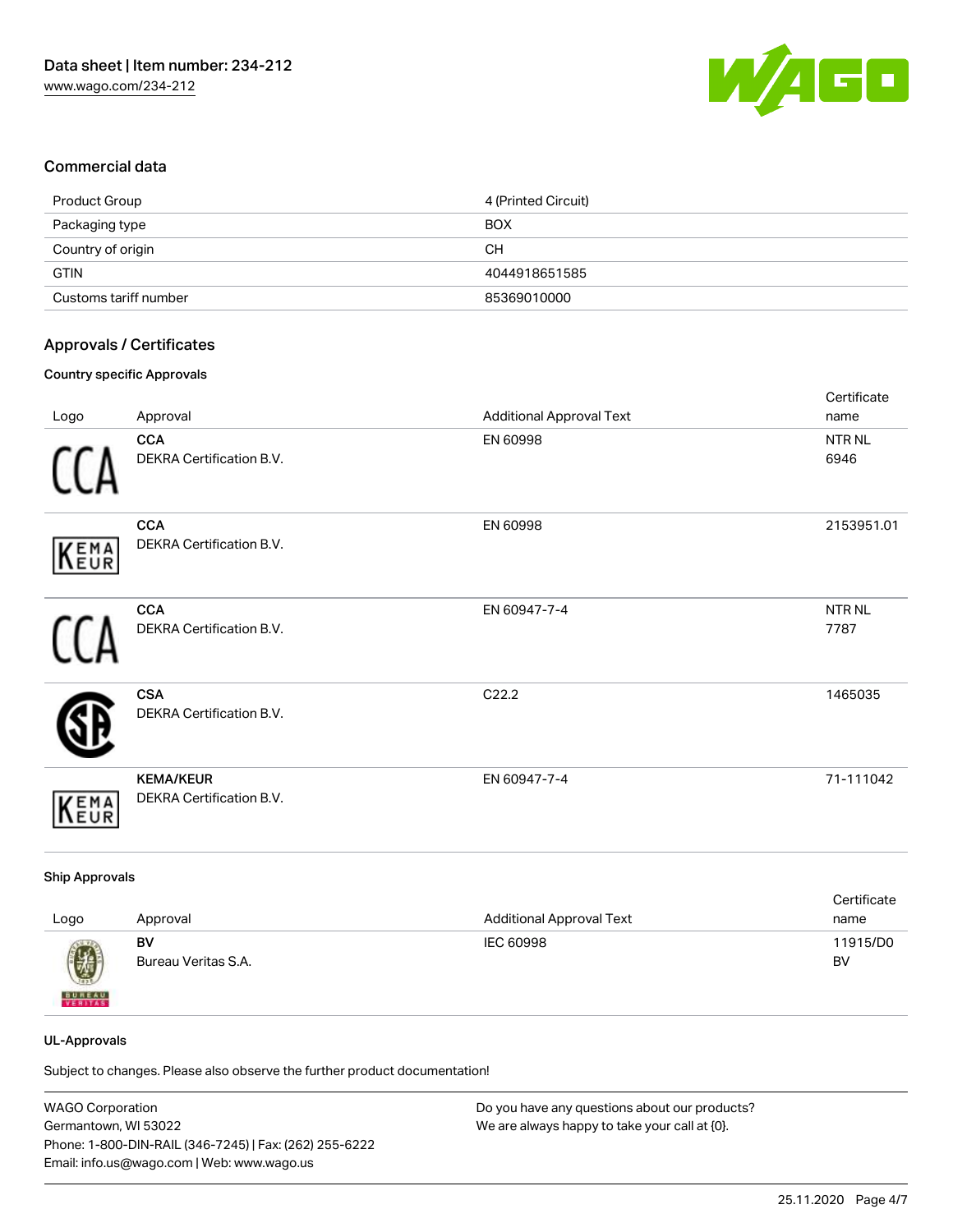[www.wago.com/234-212](http://www.wago.com/234-212)



| Logo                       | Approval                                                                                                                                                          | <b>Additional Approval Text</b>                                                                         | Certificate<br>name              |
|----------------------------|-------------------------------------------------------------------------------------------------------------------------------------------------------------------|---------------------------------------------------------------------------------------------------------|----------------------------------|
|                            | UL                                                                                                                                                                | UL 1059                                                                                                 | 20190731-                        |
|                            | UL International Germany GmbH                                                                                                                                     |                                                                                                         | E45172                           |
|                            |                                                                                                                                                                   |                                                                                                         |                                  |
|                            | Compatible products                                                                                                                                               |                                                                                                         |                                  |
| <b>Marking accessories</b> |                                                                                                                                                                   |                                                                                                         |                                  |
|                            | Item no.: 210-331/250-202                                                                                                                                         |                                                                                                         |                                  |
|                            | Marking strips; as a DIN A4 sheet; MARKED; 1-16 (400x); Height of marker strip: 2.3 mm/0.091 in; Strip<br>length 182 mm; Horizontal marking; Self-adhesive; white |                                                                                                         | www.wago.com/210-331<br>/250-202 |
|                            | Item no.: 210-331/250-204                                                                                                                                         |                                                                                                         |                                  |
|                            |                                                                                                                                                                   | Marking strips; as a DIN A4 sheet; MARKED; 17-32 (400x); Height of marker strip: 2.3 mm/0.091 in; Strip | www.wago.com/210-331<br>/250-204 |
|                            | length 182 mm; Horizontal marking; Self-adhesive; white                                                                                                           |                                                                                                         |                                  |
|                            | Item no.: 210-331/250-206                                                                                                                                         |                                                                                                         |                                  |
|                            | Marking strips; as a DIN A4 sheet; MARKED; 33-48 (400x); Height of marker strip: 2.3 mm/0.091 in; Strip                                                           |                                                                                                         | www.wago.com/210-331             |
|                            | length 182 mm; Horizontal marking; Self-adhesive; white                                                                                                           |                                                                                                         | /250-206                         |
|                            | Item no.: 210-331/250-207                                                                                                                                         |                                                                                                         |                                  |
|                            | Marking strips; as a DIN A4 sheet; MARKED; 1-48 (100x); Height of marker strip: 2.3 mm/0.091 in; Strip                                                            |                                                                                                         | www.wago.com/210-331<br>/250-207 |
|                            | length 182 mm; Horizontal marking; Self-adhesive; white                                                                                                           |                                                                                                         |                                  |
| tools                      |                                                                                                                                                                   |                                                                                                         |                                  |
|                            | Item no.: 210-648                                                                                                                                                 |                                                                                                         |                                  |
|                            | Operating tool; Blade: 2.5 x 0.4 mm; with a partially insulated shaft; angled; short                                                                              |                                                                                                         | www.wago.com/210-648             |
|                            | Item no.: 210-719                                                                                                                                                 |                                                                                                         |                                  |
|                            | Operating tool; Blade: 2.5 x 0.4 mm; with a partially insulated shaft                                                                                             |                                                                                                         | www.wago.com/210-719             |
| ferrule                    |                                                                                                                                                                   |                                                                                                         |                                  |
|                            | Item no.: 216-131                                                                                                                                                 |                                                                                                         |                                  |
|                            | Ferrule; Sleeve for 0.25 mm <sup>2</sup> / AWG 24; uninsulated; electro-tin plated; silver-colored                                                                |                                                                                                         | www.wago.com/216-131             |
|                            | Item no.: 216-151                                                                                                                                                 |                                                                                                         |                                  |
|                            | Ferrule; Sleeve for 0.25 mm <sup>2</sup> / AWG 24; uninsulated; electro-tin plated                                                                                |                                                                                                         | www.wago.com/216-151             |
|                            | Item no.: 216-301                                                                                                                                                 |                                                                                                         |                                  |
|                            | Ferrule; Sleeve for 0.25 mm <sup>2</sup> / AWG 24; insulated; electro-tin plated; yellow                                                                          |                                                                                                         | www.wago.com/216-301             |
|                            | Item no.: 216-321                                                                                                                                                 |                                                                                                         |                                  |
|                            | Ferrule; Sleeve for 0.25 mm <sup>2</sup> / AWG 24; insulated; electro-tin plated; yellow                                                                          |                                                                                                         | www.wago.com/216-321             |
|                            |                                                                                                                                                                   |                                                                                                         |                                  |

# **Downloads**

# Documentation

Subject to changes. Please also observe the further product documentation!

WAGO Corporation Germantown, WI 53022 Phone: 1-800-DIN-RAIL (346-7245) | Fax: (262) 255-6222 Email: info.us@wago.com | Web: www.wago.us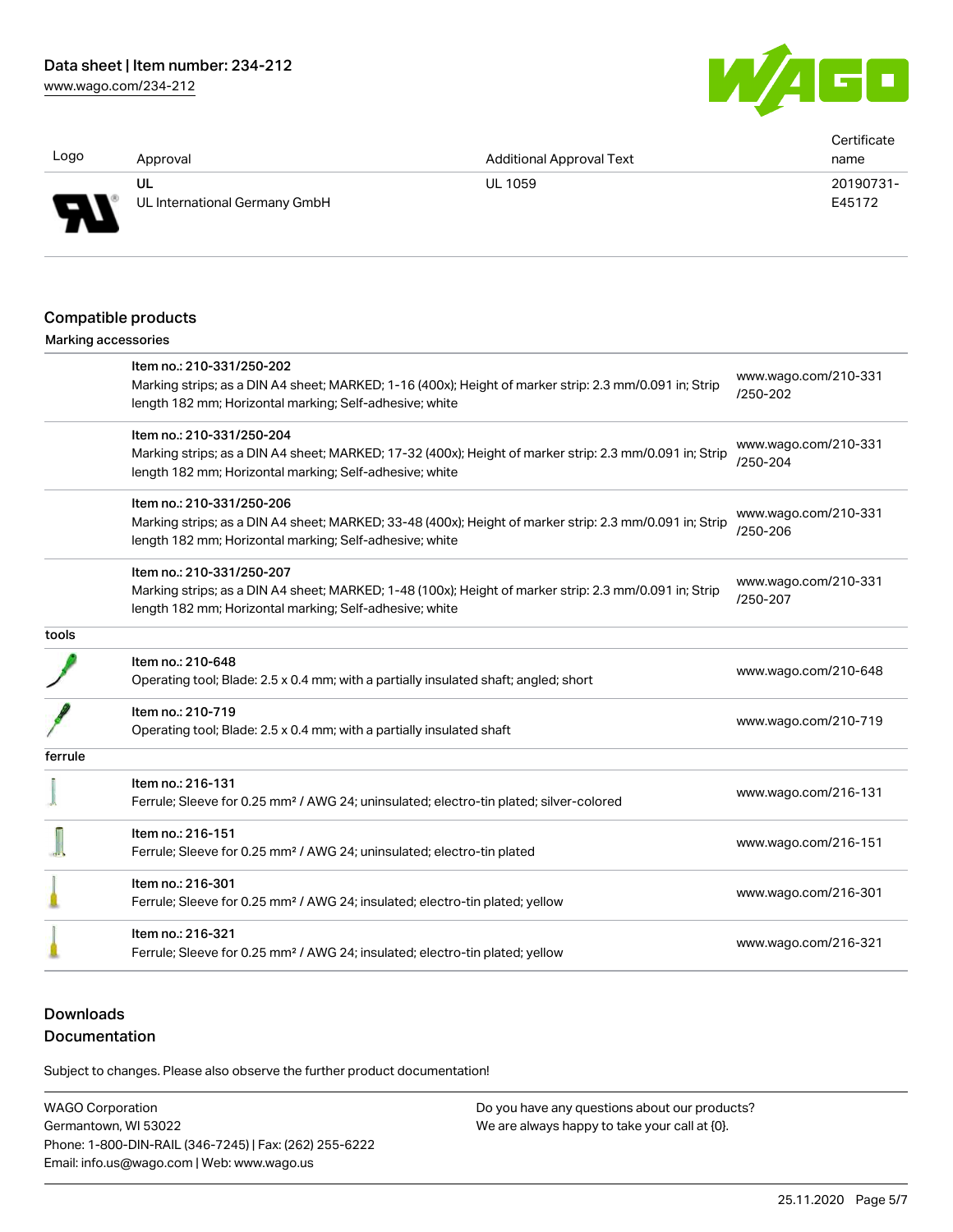

| <b>Additional Information</b><br>Technical explanations                                                                                                                | Apr 3, 2019 | pdf<br>3.6 MB | Download |
|------------------------------------------------------------------------------------------------------------------------------------------------------------------------|-------------|---------------|----------|
| <b>CAD files</b>                                                                                                                                                       |             |               |          |
| CAD data                                                                                                                                                               |             |               |          |
| 2D/3D Models 234-212                                                                                                                                                   |             | <b>URL</b>    | Download |
| <b>CAE</b> data                                                                                                                                                        |             |               |          |
| EPLAN Data Portal 234-212                                                                                                                                              |             | <b>URL</b>    | Download |
| ZUKEN Portal 234-212                                                                                                                                                   |             | URL           | Download |
| <b>PCB Design</b>                                                                                                                                                      |             |               |          |
| Symbol and Footprint 234-212                                                                                                                                           |             | <b>URL</b>    | Download |
| CAx data for your PCB design, consisting of "schematic symbols and PCB footprints",<br>allow easy integration of the WAGO component into your development environment. |             |               |          |
| <b>Supported formats:</b>                                                                                                                                              |             |               |          |
| Accel EDA 14 & 15                                                                                                                                                      |             |               |          |
| ш<br>Altium 6 to current version                                                                                                                                       |             |               |          |
| ш<br>Cadence Allegro                                                                                                                                                   |             |               |          |
| DesignSpark                                                                                                                                                            |             |               |          |
| ш<br>Eagle Libraries                                                                                                                                                   |             |               |          |
| ш<br>KiCad                                                                                                                                                             |             |               |          |
| a ka<br>Mentor Graphics BoardStation                                                                                                                                   |             |               |          |
| Mentor Graphics Design Architect                                                                                                                                       |             |               |          |
| Mentor Graphics Design Expedition 99 and 2000                                                                                                                          |             |               |          |
| ш<br>OrCAD 9.X PCB and Capture                                                                                                                                         |             |               |          |
| PADS PowerPCB 3, 3.5, 4.X, and 5.X<br>ш                                                                                                                                |             |               |          |
| PADS PowerPCB and PowerLogic 3.0<br>ш                                                                                                                                  |             |               |          |
| ш<br>PCAD 2000, 2001, 2002, 2004, and 2006                                                                                                                             |             |               |          |
| ш<br>Pulsonix 8.5 or newer                                                                                                                                             |             |               |          |
| <b>STL</b>                                                                                                                                                             |             |               |          |
| 3D STEP<br>a sa                                                                                                                                                        |             |               |          |
| ш<br><b>TARGET 3001!</b>                                                                                                                                               |             |               |          |

Subject to changes. Please also observe the further product documentation!

WAGO Corporation Germantown, WI 53022 Phone: 1-800-DIN-RAIL (346-7245) | Fax: (262) 255-6222 Email: info.us@wago.com | Web: www.wago.us